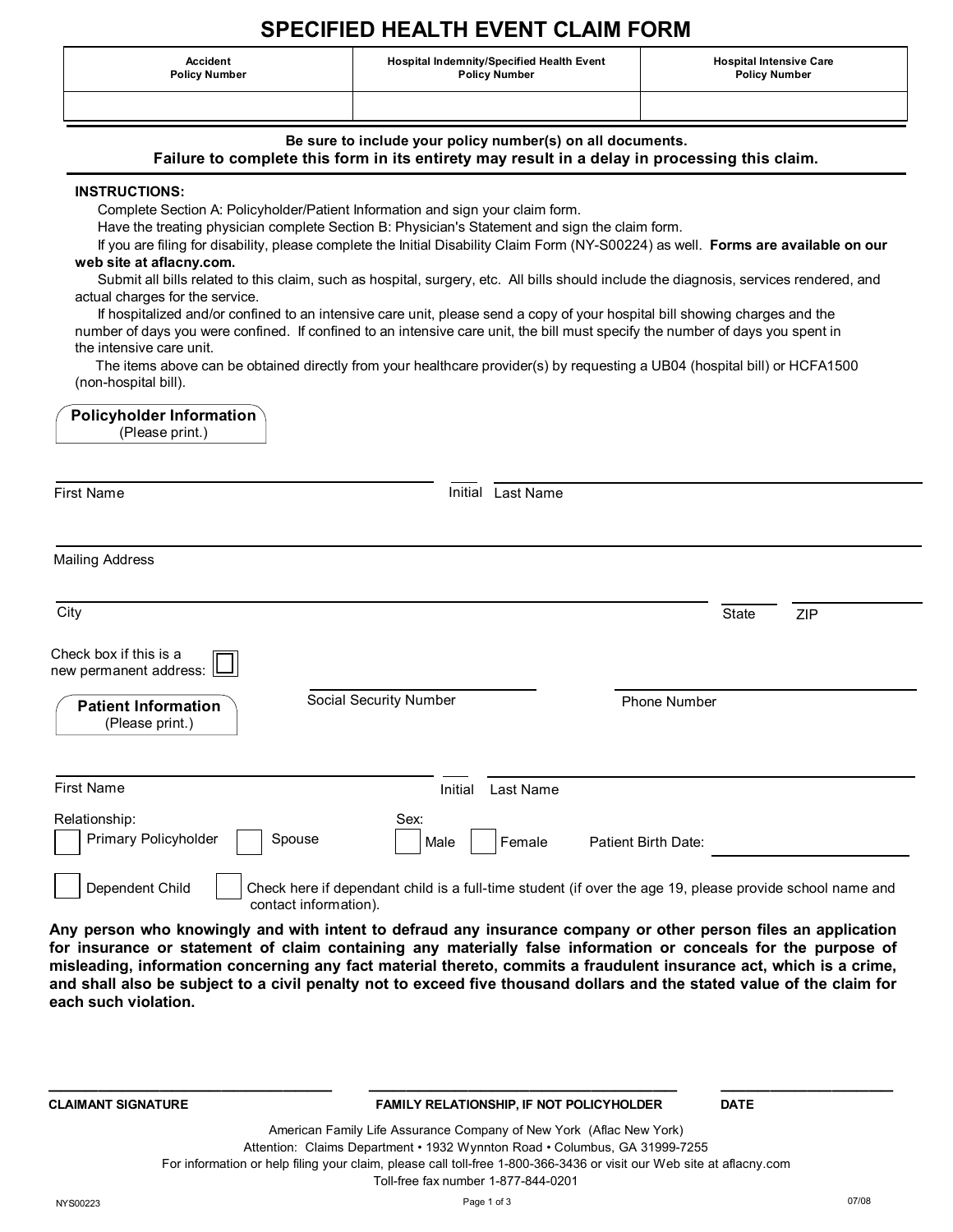## **SPECIFIED HEALTH EVENT CLAIM FORM - PHYSICIAN'S STATEMENT**

### **Failure to complete this form in its entirety may result in a delay in processing this claim.**

**Any person who knowingly and with intent to defraud any insurance company or other person files an application for insurance or statement of claim containing any materially false information or conceals for the purpose of misleading, information concerning any fact material thereto, commits a fraudulent insurance act, which is a crime, and shall also be subject to a civil penalty not to exceed five thousand dollars and the stated value of the claim for each such violation.**

| Patient Name: Name: Name: Name: Name: Name: Name: Name: Name: Name: Name: Name: Name: Name: Name: Name: Name: N                                                                                                                                                                                                                                        |                                                                                                    |                                                                                                                                                                    |  |  |  |  |
|--------------------------------------------------------------------------------------------------------------------------------------------------------------------------------------------------------------------------------------------------------------------------------------------------------------------------------------------------------|----------------------------------------------------------------------------------------------------|--------------------------------------------------------------------------------------------------------------------------------------------------------------------|--|--|--|--|
| <b>SECTION B: PHYSICIAN'S STATEMENT</b>                                                                                                                                                                                                                                                                                                                |                                                                                                    |                                                                                                                                                                    |  |  |  |  |
| PHYSICIAN'S NAME                                                                                                                                                                                                                                                                                                                                       | PHONE NUMBER<br>(                                                                                  | <b>FAX NUMBER</b><br>(                                                                                                                                             |  |  |  |  |
| <b>ADDRESS</b>                                                                                                                                                                                                                                                                                                                                         | <b>CITY</b>                                                                                        | <b>STATE</b><br>ZIP                                                                                                                                                |  |  |  |  |
| 1. Symptoms first occurred on: \[\sqmatity \]                                                                                                                                                                                                                                                                                                          |                                                                                                    |                                                                                                                                                                    |  |  |  |  |
|                                                                                                                                                                                                                                                                                                                                                        |                                                                                                    |                                                                                                                                                                    |  |  |  |  |
| 3. Did patient undergo surgery for this diagnosis? Yes No Procedure Code: 1986. [1] Procedure Code:                                                                                                                                                                                                                                                    |                                                                                                    |                                                                                                                                                                    |  |  |  |  |
|                                                                                                                                                                                                                                                                                                                                                        |                                                                                                    |                                                                                                                                                                    |  |  |  |  |
| 4. Was patient hospitalized as a result of this diagnosis? Yes                                                                                                                                                                                                                                                                                         | No.                                                                                                |                                                                                                                                                                    |  |  |  |  |
| Admission: __________________________Discharge: ________________________________                                                                                                                                                                                                                                                                       |                                                                                                    |                                                                                                                                                                    |  |  |  |  |
|                                                                                                                                                                                                                                                                                                                                                        |                                                                                                    |                                                                                                                                                                    |  |  |  |  |
|                                                                                                                                                                                                                                                                                                                                                        |                                                                                                    |                                                                                                                                                                    |  |  |  |  |
|                                                                                                                                                                                                                                                                                                                                                        |                                                                                                    |                                                                                                                                                                    |  |  |  |  |
|                                                                                                                                                                                                                                                                                                                                                        |                                                                                                    |                                                                                                                                                                    |  |  |  |  |
|                                                                                                                                                                                                                                                                                                                                                        |                                                                                                    |                                                                                                                                                                    |  |  |  |  |
| Please indicate diagnosis below (Continued on Page 3):<br>All events listed may not be covered by your policy. Please check your policy for a list of covered<br>events or call 1-800-366-3436.                                                                                                                                                        |                                                                                                    |                                                                                                                                                                    |  |  |  |  |
| Coma<br>Physician's Initials_____________<br><b>Duration Contract Contract Contract Contract Contract Contract Contract Contract Contract Contract Contract Co</b><br>Glasgow Coma Scale<br>Absence of spontaneous eye movement<br>Absence of response to painful stimuli<br>Absence of vocalization<br>Requires intubation for respiratory assistance | Percent of Total Body Area _________________<br>Covers 10% or more of body surface                 | Major Third-Degree Burns Physician's Initials<br>Destruction of the entire epidermis and underlying dermis<br>Caused by heat, electricity, radiation, or chemicals |  |  |  |  |
| <b>Coronary Angioplasty</b><br><b>Physician's Initials</b><br>Opening of narrowed or blocked blood vessels<br>of the heart (with or without stents)                                                                                                                                                                                                    | <b>End-Stage Renal Failure</b><br>Date Dialysis Began<br>Permanent and irreversible kidney failure | <b>Physician's Initials</b><br>Requires dialysis or kidney transplant to maintain life                                                                             |  |  |  |  |

American Family Life Assurance Company of New York (Aflac New York) Attention: Claims Department • 1932 Wynnton Road • Columbus, GA 31999-7255 For information or help filing your claim, please call toll-free 1-800-366-3436 or visit our Web site at aflacny.com Toll-free fax number 1-877-844-0201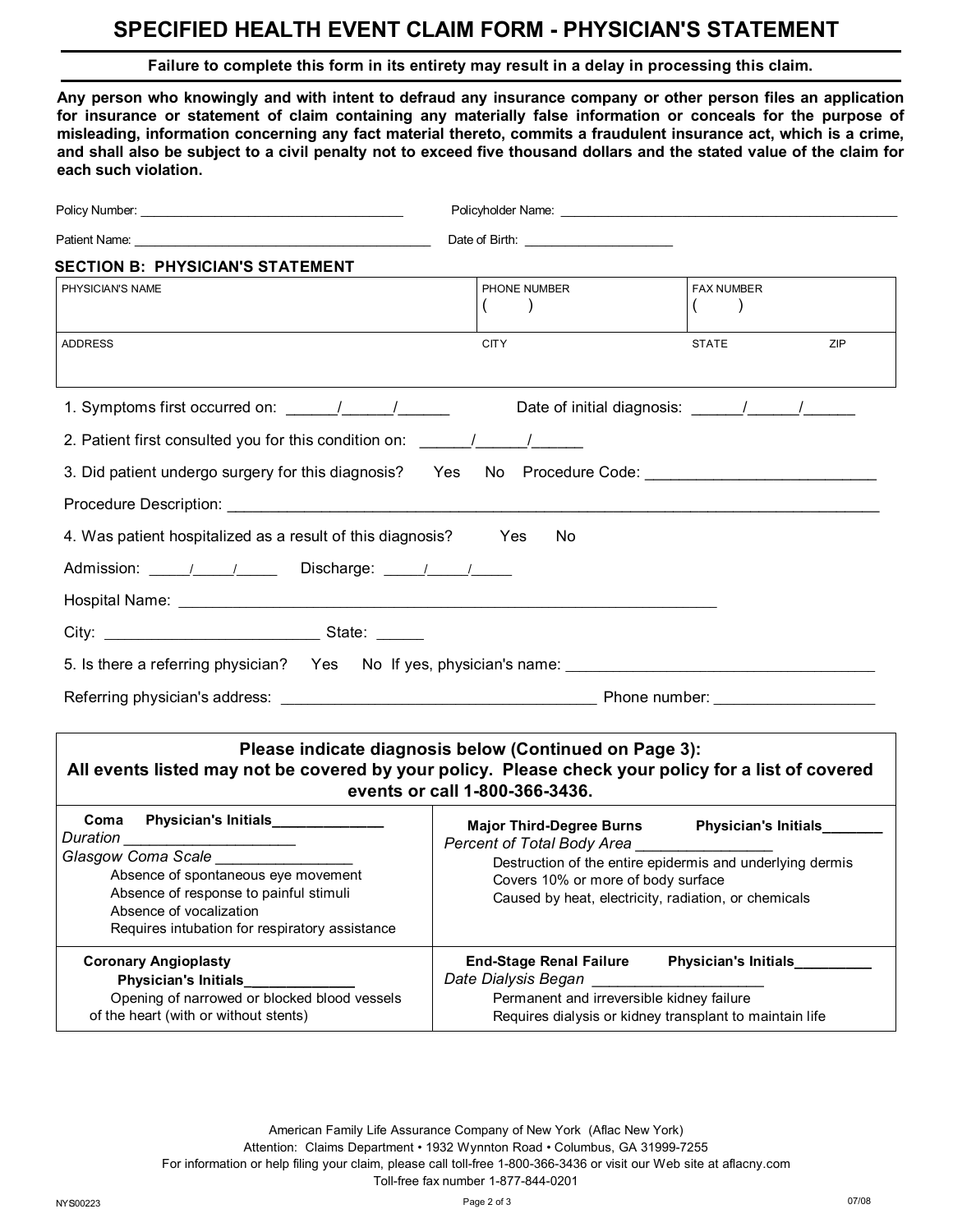# **SPECIFIED HEALTH EVENT CLAIM FORM - PHYSICIAN'S STATEMENT**

### **Failure to complete this form in its entirety may result in a delay in processing this claim.**

**Any person who knowingly and with intent to defraud any insurance company or other person files an application for insurance or statement of claim containing any materially false information or conceals for the purpose of misleading, information concerning any fact material thereto, commits a fraudulent insurance act, which is a crime, and shall also be subject to a civil penalty not to exceed five thousand dollars and the stated value of the claim for each such violation.**

| Policy Number: National Accounts and Accounts and Accounts and Accounts and Accounts and Accounts and Accounts and Accounts and Accounts and Accounts and Accounts and Accounts and Accounts and Accounts and Accounts and Acc | Policyholder Name:<br>Folicyholder Name:                                                                                                                                                                                                                                                                                 |  |  |  |  |
|--------------------------------------------------------------------------------------------------------------------------------------------------------------------------------------------------------------------------------|--------------------------------------------------------------------------------------------------------------------------------------------------------------------------------------------------------------------------------------------------------------------------------------------------------------------------|--|--|--|--|
|                                                                                                                                                                                                                                | Date of Birth: National Property of Birth:                                                                                                                                                                                                                                                                               |  |  |  |  |
| Please indicate diagnosis below (Continued from Page 2):                                                                                                                                                                       |                                                                                                                                                                                                                                                                                                                          |  |  |  |  |
| <b>Coronary Artery Bypass Surgery</b>                                                                                                                                                                                          | <b>Paralysis</b>                                                                                                                                                                                                                                                                                                         |  |  |  |  |
| Physician's Initials_________                                                                                                                                                                                                  | Physician's Initials_________<br>Duration<br>Complete and total loss of use of two or more limbs                                                                                                                                                                                                                         |  |  |  |  |
| CPT Code <b>CR</b><br>Open-heart surgery to correct narrowing or<br>blockage of coronary arteries by bypass graft<br>Excludes valve replacement surgery                                                                        |                                                                                                                                                                                                                                                                                                                          |  |  |  |  |
| Major Human Organ Transplant                                                                                                                                                                                                   | <b>Persistent Vegetative State</b>                                                                                                                                                                                                                                                                                       |  |  |  |  |
| Physician's Initials__________<br>Surgical transplant of the:<br>Kidney<br>Liver<br>Heart<br>Lung<br>Pancreas<br>Excludes mechanical or nonhuman organs                                                                        | Physician's Initials__________<br>This condition requires a written statement from two<br>physicians, one of whom must be the attending physician,<br>that:<br>Cognitive function has been substantially impaired.<br>There is no reasonable expectation that the patient<br>will regain significant cognitive function. |  |  |  |  |
| <b>Heart Attack</b>                                                                                                                                                                                                            | <b>Stroke</b>                                                                                                                                                                                                                                                                                                            |  |  |  |  |
| <b>Physician's Initials</b>                                                                                                                                                                                                    | Physician's Initials_________                                                                                                                                                                                                                                                                                            |  |  |  |  |
| Confirmed by electrocardiographic findings                                                                                                                                                                                     | Confirmed by neurological deficit                                                                                                                                                                                                                                                                                        |  |  |  |  |
| Confirmed by clinical findings                                                                                                                                                                                                 | Confirmed by neuroimaging studies                                                                                                                                                                                                                                                                                        |  |  |  |  |
| Myocardial infarction, coronary thrombosis,<br>or coronary occlusion<br>Excludes congestive heart failure and<br>sudden cardiac death                                                                                          | Complete or partial function loss for more than 24<br>hours<br>Excludes head injury, transient ischemic attack<br>(TIA), or cerebrovascular insufficiency                                                                                                                                                                |  |  |  |  |

**PHYSICIAN'S SIGNATURE DATE TAX ID NUMBER**